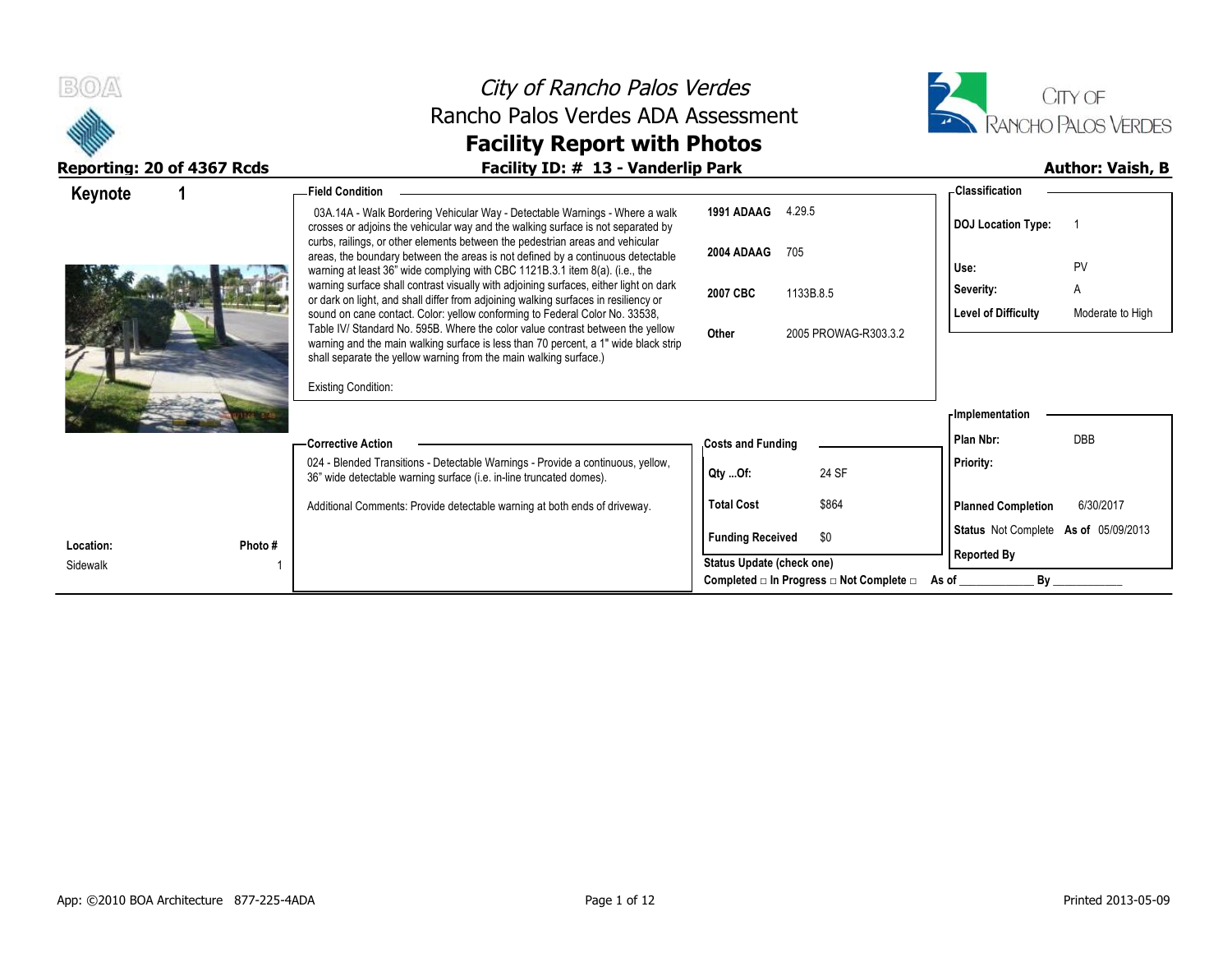



### **Reporting: 20 of 4367 Rcds Facility ID: # 13 - Vanderlip Park Author: Vaish, B**

| Keynote   | $2^{\circ}$    | -Field Condition                                                                                                                                            |                                                                                      | - Classification                            |
|-----------|----------------|-------------------------------------------------------------------------------------------------------------------------------------------------------------|--------------------------------------------------------------------------------------|---------------------------------------------|
|           |                | 03A.07A - Cross Slope (PAR) - Cross slope of the pedestrian access route<br>exceeds 1:50.                                                                   | 1991 ADAAG 4.3.7                                                                     | <b>DOJ Location Type:</b><br>$\overline{1}$ |
|           |                | Existing Condition: 2.1% to 4.6% CS.                                                                                                                        | 2004 ADAAG<br>403.3                                                                  |                                             |
|           |                |                                                                                                                                                             |                                                                                      | PV<br>Use:                                  |
|           |                |                                                                                                                                                             | 2007 CBC<br>1133B.7.1.3                                                              | Severity:<br>C                              |
|           |                |                                                                                                                                                             |                                                                                      | Level of Difficulty<br>High                 |
|           |                |                                                                                                                                                             | 2005 PROWAG-R301.4.1<br>Other                                                        | - Implementation                            |
|           |                |                                                                                                                                                             |                                                                                      | <b>DBB</b>                                  |
|           |                | <b>Corrective Action</b>                                                                                                                                    | <b>Costs and Funding</b>                                                             | Plan Nbr:                                   |
|           |                | 006 - Concrete Walk - Remove non-compliant pavement and replace with new<br>concrete (area as shown on the drawings). The walkway slope shall not exceed 5% | 1168 SF<br>Qty Of:                                                                   | Priority:                                   |
|           |                | along the POT and cross slope shall not exceed 2%.                                                                                                          | <b>Total Cost</b><br>\$22,426                                                        | <b>Planned Completion</b><br>6/30/2052      |
|           |                | <b>Additional Comments:</b>                                                                                                                                 |                                                                                      | Status Not Complete As of 05/09/2013        |
| Location: | Photo#         |                                                                                                                                                             | <b>Funding Received</b><br>\$0                                                       | <b>Reported By</b>                          |
| Sidewalk  |                |                                                                                                                                                             | Status Update (check one)<br>Completed □ In Progress □ Not Complete □ As of ________ |                                             |
|           |                |                                                                                                                                                             |                                                                                      |                                             |
| Keynote   | $3\phantom{a}$ | <b>Field Condition</b>                                                                                                                                      |                                                                                      | <b>Classification</b>                       |
|           |                | 03A.02B - Passing Spaces - Where the accessible route of travel is less than 60"                                                                            | 1991 ADAAG 4.3.4                                                                     | <b>DOJ Location Type:</b><br>$\overline{1}$ |
|           |                |                                                                                                                                                             |                                                                                      |                                             |
|           |                | wide, passing spaces at least 60" by 60" or intersecting walks, allowing passing at<br>reasonable intervals not exceeding 200', is not provided.            |                                                                                      |                                             |
|           |                |                                                                                                                                                             | 2004 ADAAG<br>403.5.3                                                                | PV<br>Use:                                  |
|           |                | Existing Condition: 48" wide walkway with no passing spaces.                                                                                                | 2007 CBC<br>1133B.7.1                                                                | C<br>Severity:                              |
|           |                |                                                                                                                                                             |                                                                                      | <b>Level of Difficulty</b><br>Moderate      |
|           |                |                                                                                                                                                             | 2005 PROWAG-R301.3.2<br>Other                                                        |                                             |
|           |                |                                                                                                                                                             |                                                                                      | - Implementation                            |
|           |                | Corrective Action                                                                                                                                           | <b>Costs and Funding</b>                                                             | Plan Nbr:<br>DBB                            |
|           |                | 008 - Concrete Landing - Remove non-compliant pavement and replace with new                                                                                 | 25 SF<br>Qty Of:                                                                     | Priority:                                   |
|           |                | concrete. The landing slope shall not exceed 2% in any direction.                                                                                           |                                                                                      |                                             |
|           |                | Additional Comments: Provide one 60" x 60" passing space.                                                                                                   | <b>Total Cost</b><br>\$480                                                           | 6/30/2052<br><b>Planned Completion</b>      |
| Location: | Photo#         |                                                                                                                                                             | <b>Funding Received</b><br>\$0                                                       | Status Not Complete As of 05/09/2013        |
| Sidewalk  | $\overline{2}$ |                                                                                                                                                             | Status Update (check one)                                                            | <b>Reported By</b><br>$By_$                 |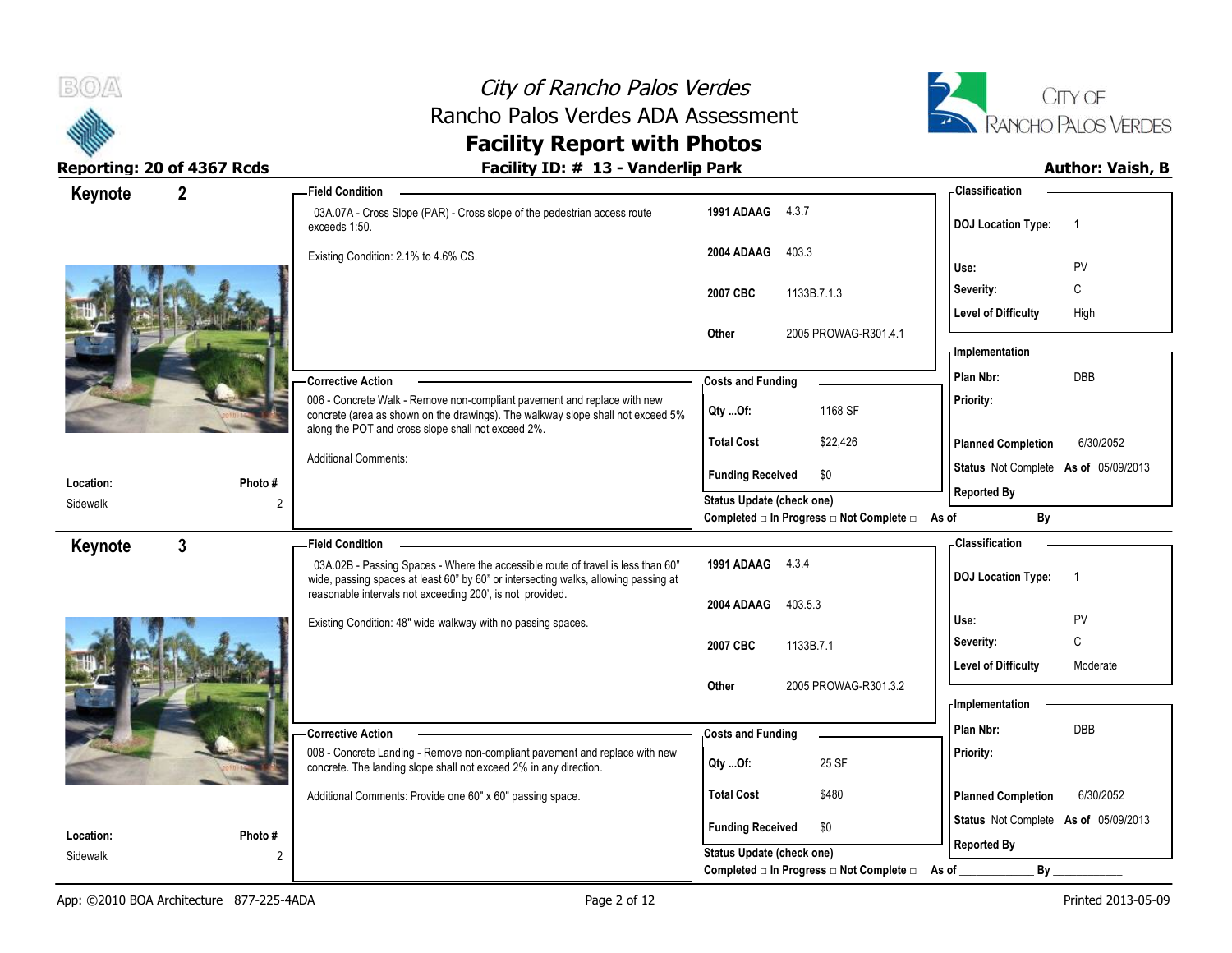



### Reporting: 20 of 4367 Rcds **Facility ID: # 13 - Vanderlip Park Author: Vaish, B**

| Keynote   | 4            | <b>Field Condition</b>                                                                                                                                                       |                           |                                                                  | - Classification                     |                  |
|-----------|--------------|------------------------------------------------------------------------------------------------------------------------------------------------------------------------------|---------------------------|------------------------------------------------------------------|--------------------------------------|------------------|
|           |              | 03A.14A - Walk Bordering Vehicular Way - Detectable Warnings - Where a walk<br>crosses or adjoins the vehicular way and the walking surface is not separated by              | 1991 ADAAG                | 4.29.5                                                           | <b>DOJ</b> Location Type:            |                  |
|           |              | curbs, railings, or other elements between the pedestrian areas and vehicular<br>areas, the boundary between the areas is not defined by a continuous detectable             | 2004 ADAAG                | 705                                                              |                                      |                  |
|           |              | warning at least 36" wide complying with CBC 1121B.3.1 item 8(a). (i.e., the                                                                                                 |                           |                                                                  | Use:                                 | PV               |
|           |              | warning surface shall contrast visually with adjoining surfaces, either light on dark<br>or dark on light, and shall differ from adjoining walking surfaces in resiliency or | 2007 CBC                  | 1133B.8.5                                                        | Severity:                            | A                |
|           |              | sound on cane contact. Color: yellow conforming to Federal Color No. 33538,<br>Table IV/ Standard No. 595B. Where the color value contrast between the yellow                | Other                     | 2005 PROWAG-R303.3.2                                             | <b>Level of Difficulty</b>           | Moderate to High |
|           |              | warning and the main walking surface is less than 70 percent, a 1" wide black strip<br>shall separate the yellow warning from the main walking surface.)                     |                           |                                                                  |                                      |                  |
|           |              | <b>Existing Condition:</b>                                                                                                                                                   |                           |                                                                  |                                      |                  |
|           | 2011114 8-80 |                                                                                                                                                                              |                           |                                                                  | <b>Implementation</b>                |                  |
|           |              | — Corrective Action                                                                                                                                                          | <b>Costs and Funding</b>  |                                                                  | Plan Nbr:                            | <b>DBB</b>       |
|           |              | 024 - Blended Transitions - Detectable Warnings - Provide a continuous, yellow,<br>36" wide detectable warning surface (i.e. in-line truncated domes).                       | Qty Of:                   | 24 SF                                                            | <b>Priority:</b>                     |                  |
|           |              | Additional Comments: Provide detectable warning at both ends of driveway.                                                                                                    | <b>Total Cost</b>         | \$864                                                            | <b>Planned Completion</b>            | 6/30/2017        |
| Location: | Photo #      |                                                                                                                                                                              | <b>Funding Received</b>   | \$0                                                              | Status Not Complete As of 05/09/2013 |                  |
| Sidewalk  |              |                                                                                                                                                                              | Status Update (check one) |                                                                  | <b>Reported By</b>                   |                  |
|           |              |                                                                                                                                                                              |                           | Completed $\square$ In Progress $\square$ Not Complete $\square$ | By<br>As of                          |                  |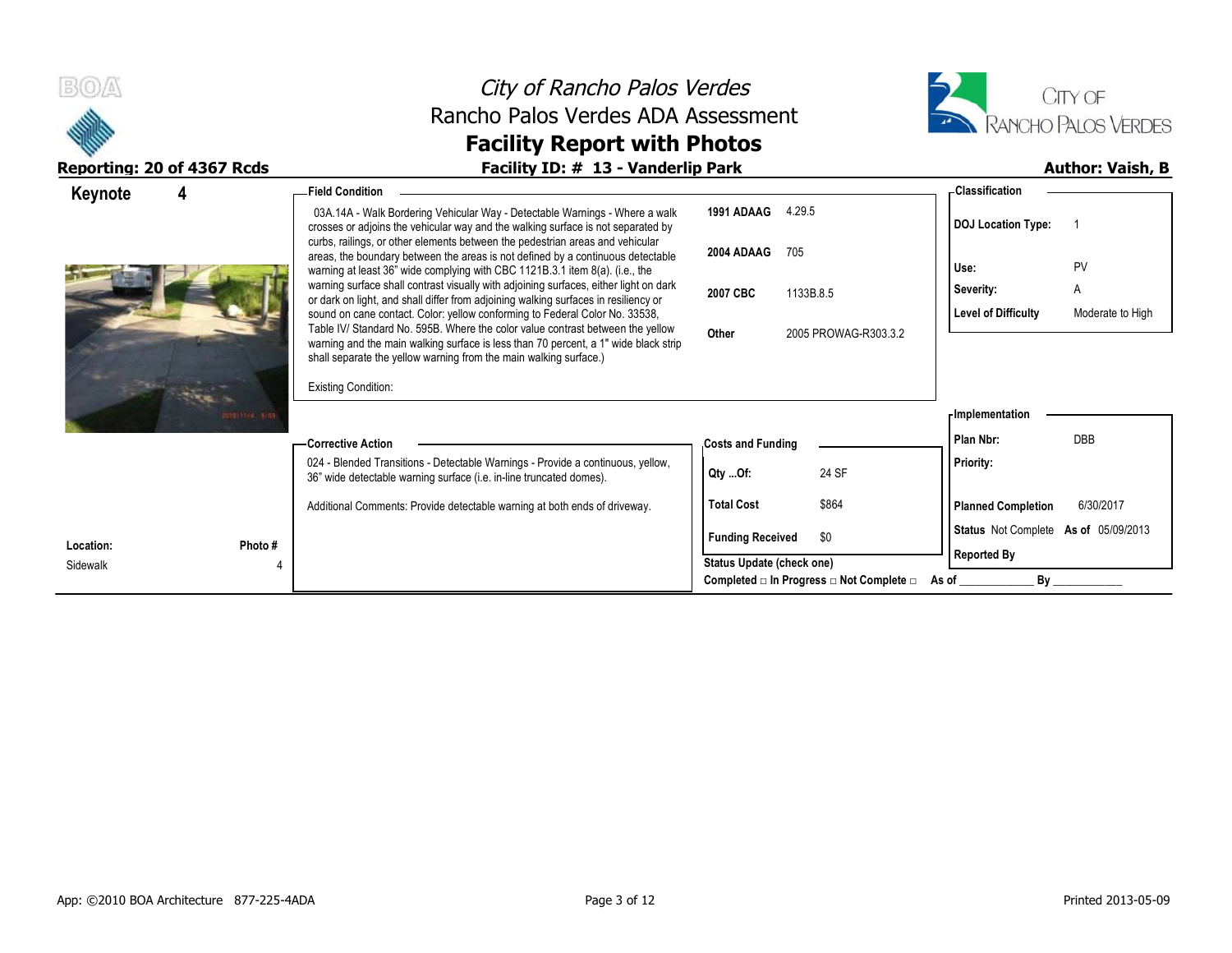



| Keynote           | $5\phantom{.0}$ |             | <b>Field Condition</b>                                                                                                                |                                                      |                                                  | - Classification                     |                |
|-------------------|-----------------|-------------|---------------------------------------------------------------------------------------------------------------------------------------|------------------------------------------------------|--------------------------------------------------|--------------------------------------|----------------|
|                   |                 |             | 03B.09 - Cross Slope - Cross slope of the accessible route of travel exceeds 1:50.                                                    | 1991 ADAAG 4.3.7                                     |                                                  | <b>DOJ Location Type:</b>            | $\overline{1}$ |
|                   |                 |             | Existing Condition: 3.3% to 7.1% CS.                                                                                                  | 2004 ADAAG<br>403.3                                  |                                                  |                                      |                |
|                   |                 |             |                                                                                                                                       |                                                      |                                                  | Use:                                 | PV             |
|                   |                 |             |                                                                                                                                       | 2007 CBC                                             | 1133B.7.1.3                                      | Severity:                            | C              |
|                   |                 |             |                                                                                                                                       |                                                      |                                                  | <b>Level of Difficulty</b>           | High           |
|                   |                 |             |                                                                                                                                       | Other                                                |                                                  | - Implementation                     |                |
|                   |                 |             |                                                                                                                                       |                                                      |                                                  | Plan Nbr:                            | DBB            |
|                   |                 |             | -Corrective Action<br>006 - Concrete Walk - Remove non-compliant pavement and replace with new                                        | <b>Costs and Funding</b>                             |                                                  | Priority:                            |                |
|                   |                 |             | concrete (area as shown on the drawings). The walkway slope shall not exceed 5%<br>along the POT and cross slope shall not exceed 2%. | Qty Of:                                              | 6000 SF                                          |                                      |                |
|                   |                 |             |                                                                                                                                       | <b>Total Cost</b>                                    | \$115,200                                        | <b>Planned Completion</b>            | 6/30/2052      |
| Location:         |                 | Photo#      | <b>Additional Comments:</b>                                                                                                           | <b>Funding Received</b>                              | \$0                                              | Status Not Complete As of 05/09/2013 |                |
| Path              |                 | 5           |                                                                                                                                       | Status Update (check one)                            |                                                  | <b>Reported By</b>                   |                |
|                   |                 |             |                                                                                                                                       |                                                      | Completed □ In Progress □ Not Complete □ As of _ |                                      | By             |
| Keynote           | 6               |             | <b>Field Condition</b>                                                                                                                |                                                      |                                                  | <b>Classification</b>                |                |
|                   |                 |             | 03B.22 - Other - On-Site Accessible Path of Travel - See Additional Comments                                                          | 1991 ADAAG -                                         |                                                  | <b>DOJ Location Type:</b>            | $\overline{1}$ |
|                   |                 |             | Existing Condition: 1" gap.                                                                                                           | 2004 ADAAG -                                         |                                                  |                                      |                |
|                   |                 |             |                                                                                                                                       |                                                      |                                                  | Use:                                 | PV             |
|                   |                 |             |                                                                                                                                       | 2007 CBC                                             |                                                  | Severity:                            | $\mathbb C$    |
|                   |                 |             |                                                                                                                                       |                                                      |                                                  | <b>Level of Difficulty</b>           | Moderate       |
|                   |                 |             |                                                                                                                                       | Other                                                |                                                  | - Implementation                     |                |
|                   |                 |             |                                                                                                                                       |                                                      |                                                  | Plan Nbr:                            |                |
|                   |                 |             | - Corrective Action<br>027 - Site Work - Miscellaneous - See Additional Comments                                                      | <b>Costs and Funding</b>                             |                                                  | Priority:                            | DBB            |
|                   |                 |             |                                                                                                                                       |                                                      |                                                  |                                      |                |
|                   |                 |             |                                                                                                                                       | Qty Of:                                              | 1 EA                                             |                                      |                |
|                   |                 |             | Additional Comments: See Keynote 5 for corrective action.                                                                             | <b>Total Cost</b>                                    | \$0                                              | <b>Planned Completion</b>            | 6/30/2052      |
|                   |                 |             |                                                                                                                                       |                                                      |                                                  | Status Not Complete As of 05/09/2013 |                |
| Location:<br>Path |                 | Photo#<br>6 |                                                                                                                                       | <b>Funding Received</b><br>Status Update (check one) | \$0                                              | <b>Reported By</b>                   |                |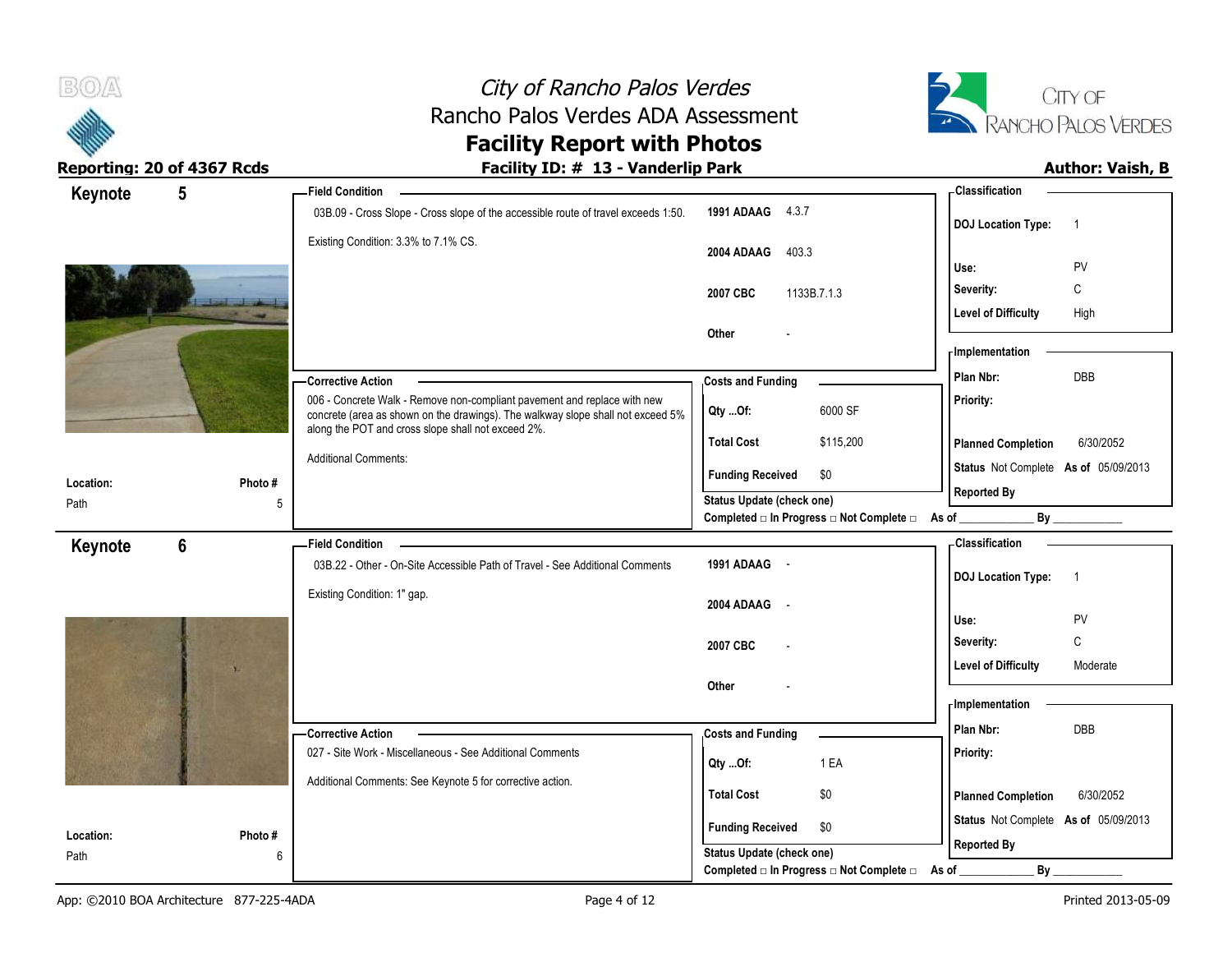



| Keynote<br>$\overline{7}$ |                          | <b>Field Condition</b>                                                                                                 |                                                   | - Classification                                           |
|---------------------------|--------------------------|------------------------------------------------------------------------------------------------------------------------|---------------------------------------------------|------------------------------------------------------------|
|                           |                          | 03B.15 - Surface - Accessible route surfaces are not stable, firm and slip-resistant.                                  | 1991 ADAAG 4.5.1                                  | <b>DOJ Location Type:</b><br>$\overline{1}$                |
|                           |                          | Existing Condition: Cracks.                                                                                            | 2004 ADAAG 302.1; Advisory 302.1                  | PV<br>Use:                                                 |
|                           |                          |                                                                                                                        | 2007 CBC<br>1124B.1                               | С<br>Severity:                                             |
|                           |                          |                                                                                                                        |                                                   | <b>Level of Difficulty</b><br>Moderate                     |
|                           |                          |                                                                                                                        | Other                                             | - Implementation                                           |
|                           |                          | -Corrective Action                                                                                                     | <b>Costs and Funding</b>                          | DBB<br>Plan Nbr:                                           |
|                           |                          | 027 - Site Work - Miscellaneous - See Additional Comments<br>Additional Comments: See Keynote 5 for corrective action. | 1 EA<br>Qty  Of:                                  | Priority:                                                  |
|                           |                          |                                                                                                                        | <b>Total Cost</b><br>\$0                          | <b>Planned Completion</b><br>6/30/2052                     |
|                           |                          |                                                                                                                        | <b>Funding Received</b><br>\$0                    | Status Not Complete As of 05/09/2013                       |
| Location:                 | Photo#<br>$\overline{7}$ |                                                                                                                        | <b>Status Update (check one)</b>                  | <b>Reported By</b>                                         |
| Path                      |                          |                                                                                                                        | Completed □ In Progress □ Not Complete □ As of __ | By                                                         |
| 8<br>Keynote              |                          | <b>Field Condition</b>                                                                                                 |                                                   | - Classification                                           |
|                           |                          | 03B.15 - Surface - Accessible route surfaces are not stable, firm and slip-resistant.                                  | 1991 ADAAG 4.5.1                                  | <b>DOJ Location Type:</b><br>$\overline{1}$                |
|                           |                          | Existing Condition: Pot holes.                                                                                         | 2004 ADAAG<br>302.1; Advisory 302.1               | Use:<br>PV                                                 |
|                           |                          |                                                                                                                        | 2007 CBC<br>1124B.1                               | $\mathbb C$<br>Severity:                                   |
|                           |                          |                                                                                                                        |                                                   | <b>Level of Difficulty</b><br>Moderate                     |
|                           |                          |                                                                                                                        | Other                                             |                                                            |
|                           |                          |                                                                                                                        |                                                   | <b>Implementation</b>                                      |
|                           |                          | -Corrective Action                                                                                                     | <b>Costs and Funding</b>                          | Plan Nbr:<br>DBB                                           |
|                           |                          | 027 - Site Work - Miscellaneous - See Additional Comments                                                              | 1 EA<br>Qty Of:                                   | Priority:                                                  |
|                           |                          | Additional Comments: See Keynote 5 for corrective action.                                                              | <b>Total Cost</b><br>\$0                          | <b>Planned Completion</b><br>6/30/2052                     |
| Location:                 | Photo#                   |                                                                                                                        | <b>Funding Received</b><br>\$0                    | Status Not Complete As of 05/09/2013<br><b>Reported By</b> |
| Path                      | 8                        |                                                                                                                        | Status Update (check one)                         |                                                            |
|                           |                          |                                                                                                                        | Completed □ In Progress □ Not Complete □          | By<br>As of                                                |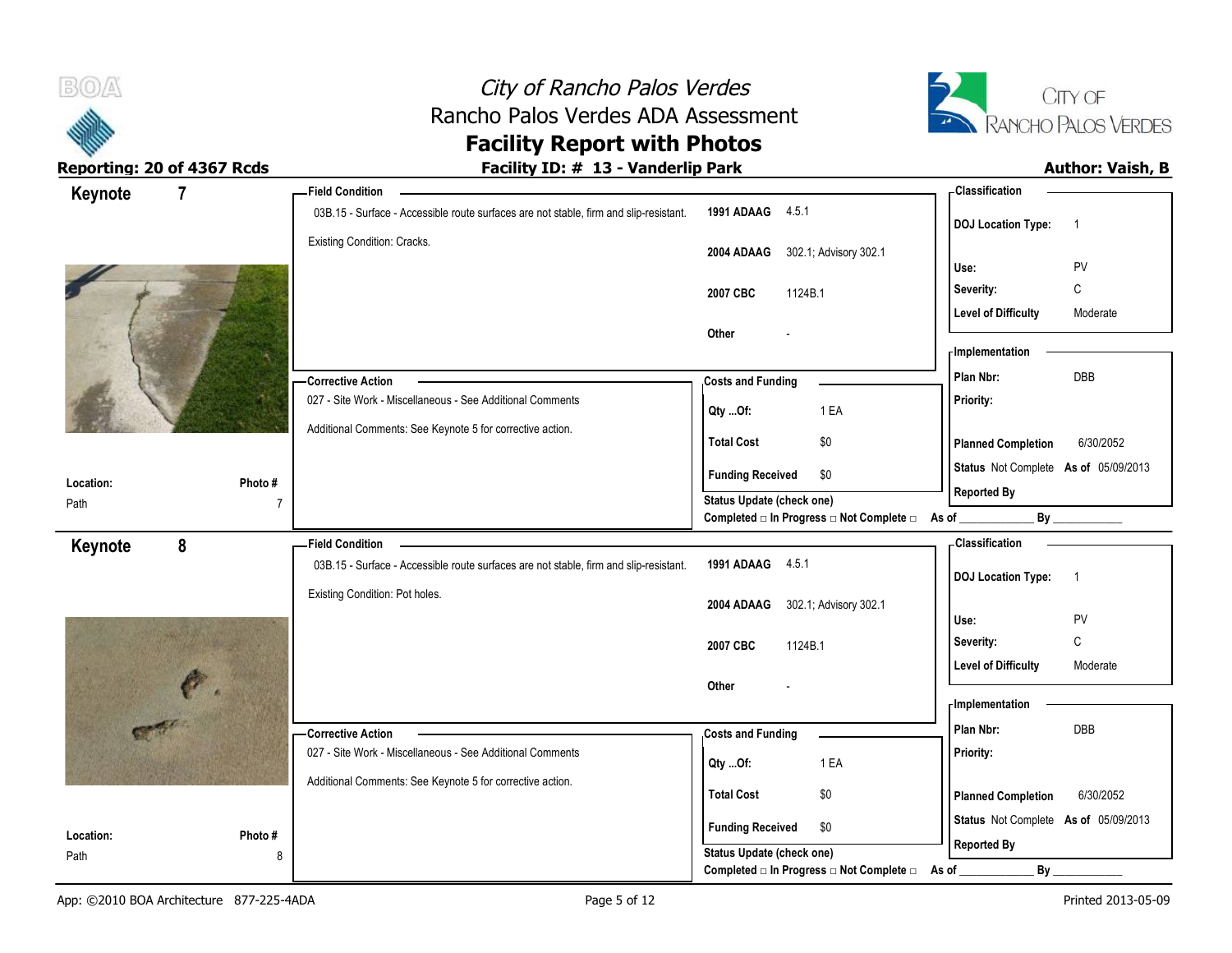



| Keynote           | 9               | <b>Field Condition</b>                                                                                |                                                                       | - Classification                            |
|-------------------|-----------------|-------------------------------------------------------------------------------------------------------|-----------------------------------------------------------------------|---------------------------------------------|
|                   |                 | 03B.10 - Running Slope - Slope of the accessible route of travel exceeds 1:20.                        | 1991 ADAAG 4.3.7                                                      | <b>DOJ Location Type:</b><br>$\overline{1}$ |
|                   |                 | Existing Condition: 6.0% to 11.2% RS.                                                                 | 2004 ADAAG<br>403.3                                                   | Use:<br>PV                                  |
|                   |                 |                                                                                                       |                                                                       | $\mathbb C$<br>Severity:                    |
|                   |                 |                                                                                                       | 2007 CBC<br>1133B.7.3                                                 | <b>Level of Difficulty</b><br>Moderate      |
|                   |                 |                                                                                                       | Other                                                                 |                                             |
|                   |                 |                                                                                                       |                                                                       | - Implementation                            |
|                   |                 | - Corrective Action                                                                                   | <b>Costs and Funding</b>                                              | Plan Nbr:<br>DBB                            |
|                   |                 | 027 - Site Work - Miscellaneous - See Additional Comments                                             | 1 EA<br>Qty Of:                                                       | Priority:                                   |
|                   |                 | Additional Comments: See Keynote 5 for corrective action.                                             | <b>Total Cost</b><br>\$0                                              | <b>Planned Completion</b><br>6/30/2052      |
|                   |                 |                                                                                                       | <b>Funding Received</b><br>\$0                                        | Status Not Complete As of 05/09/2013        |
| Location:<br>Path | Photo#<br>5     |                                                                                                       | Status Update (check one)                                             | <b>Reported By</b>                          |
|                   |                 |                                                                                                       | Completed □ In Progress □ Not Complete □ As of                        | By                                          |
| Keynote           | 10              | <b>Field Condition</b>                                                                                |                                                                       | - Classification                            |
|                   |                 | 14.32A - Reach Range - Controls - Controls, dispensers, and similar devices are                       | 1991 ADAAG 4.1.3(13), 4.27.3, 4.2.5, 4.2.6;                           |                                             |
|                   |                 | not between 9" and 54" AFF when the clear floor space allows a parallel approach.                     | Fig. 5; Fig. 6                                                        | <b>DOJ</b> Location Type:<br>$\overline{1}$ |
|                   |                 | OR They are not between 15" and 48" AFF when the clear floor space allows only<br>a forward approach. | 2004 ADAAG                                                            |                                             |
|                   |                 |                                                                                                       |                                                                       | Use:<br>PV                                  |
|                   |                 | Existing Condition: 51 1/2" high dispenser.                                                           | 2007 CBC<br>1117B.6(3), 1118.5; 1118.6;                               | $\mathsf{C}$<br>Severity:                   |
|                   |                 |                                                                                                       | Fig. 11B-5C; Fig. 11B-5D<br>Other                                     | <b>Level of Difficulty</b><br>Moderate      |
|                   |                 |                                                                                                       |                                                                       | - Implementation                            |
|                   |                 | -Corrective Action                                                                                    | <b>Costs and Funding</b>                                              | Plan Nbr:<br>DBB                            |
|                   |                 | 890 - Miscellaneous - See Additional Comments                                                         |                                                                       | Priority:                                   |
|                   | anomic sale     | Additional Comments: Relocate along P.O.T.                                                            | 1 EA<br>Qty Of:                                                       |                                             |
|                   |                 |                                                                                                       | <b>Total Cost</b><br>\$300                                            | <b>Planned Completion</b><br>6/30/2052      |
| Location:         | Photo#          |                                                                                                       | <b>Funding Received</b><br>\$0                                        | Status Not Complete As of 05/09/2013        |
| Path              | 10 <sup>°</sup> |                                                                                                       | Status Update (check one)<br>Completed □ In Progress □ Not Complete □ | <b>Reported By</b><br>$By_$<br>As of        |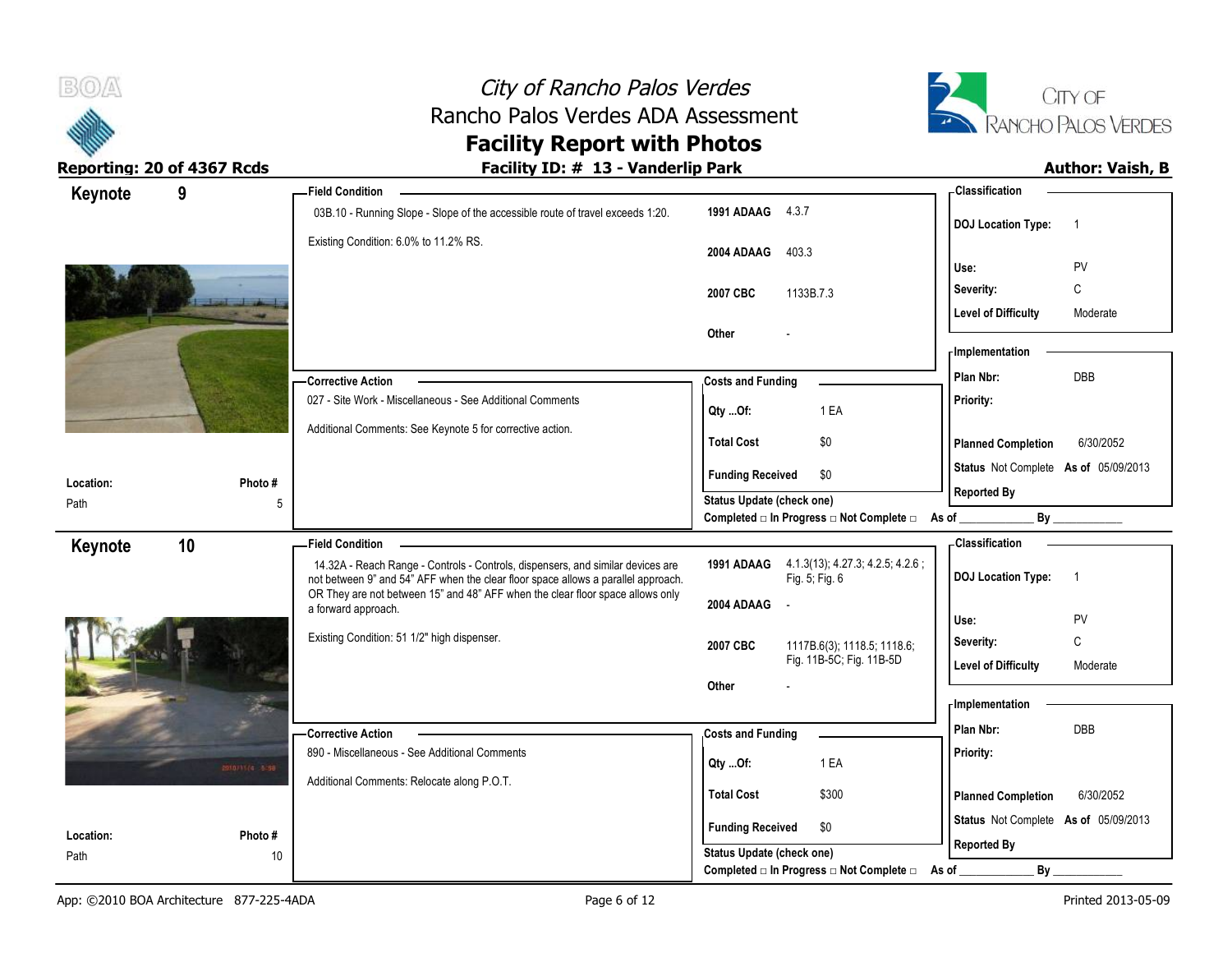



| Keynote                 | 11           | <b>Field Condition</b>                                                                                       |                                                  | - Classification                            |
|-------------------------|--------------|--------------------------------------------------------------------------------------------------------------|--------------------------------------------------|---------------------------------------------|
|                         |              | 04.01B - Curb Ramp Compliance - Where accessible route crosses a curb, a<br>curb ramp has not been provided. | 1991 ADAAG 4.7.1                                 | <b>DOJ Location Type:</b><br>$\overline{1}$ |
|                         |              | Existing Condition: Curb ramps are not compliant.                                                            | 2004 ADAAG<br>406.1                              | PV<br>Use:                                  |
|                         |              |                                                                                                              | 2007 CBC<br>1127B.5 item 1                       | C<br>Severity:                              |
|                         |              |                                                                                                              |                                                  | <b>Level of Difficulty</b><br>High          |
|                         |              |                                                                                                              | 2005 PROWAG-R303<br>Other                        |                                             |
|                         |              |                                                                                                              |                                                  | - Implementation                            |
|                         |              | -Corrective Action                                                                                           | <b>Costs and Funding</b>                         | DBB<br>Plan Nbr:                            |
|                         |              | 120A - Curb Ramp - Provide compliant curb ramp.                                                              | 2 EA<br>Qty Of:                                  | Priority:                                   |
|                         |              | Additional Comments: At two locations. See plan.                                                             | \$7,200<br><b>Total Cost</b>                     | <b>Planned Completion</b><br>6/30/2052      |
|                         |              |                                                                                                              | <b>Funding Received</b><br>\$0                   | Status Not Complete As of 05/09/2013        |
| Location:<br>Curb ramps | Photo#<br>11 |                                                                                                              | <b>Status Update (check one)</b>                 | <b>Reported By</b>                          |
|                         |              |                                                                                                              | Completed □ In Progress □ Not Complete □ As of _ | By                                          |
| Keynote                 | 12           | <b>Field Condition</b>                                                                                       |                                                  | - Classification                            |
|                         |              | 04.02 - Slope - Slope of the curb ramp exceeds 8.33% (or the least possible<br>compliant slope).             | 1991 ADAAG 4.7.2, 4.8.2                          | <b>DOJ Location Type:</b><br>$\overline{1}$ |
|                         |              | Existing Condition: 19.85 and 20.8%.                                                                         | 405.2; Advisory 405.2<br>2004 ADAAG              | Use:<br>PV                                  |
|                         |              |                                                                                                              |                                                  | $\mathbb C$<br>Severity:                    |
|                         |              |                                                                                                              | 2007 CBC<br>1127B.5 item 3                       | <b>Level of Difficulty</b><br>High          |
|                         |              |                                                                                                              | 2005 PROWAG-R303.2.1.1;<br>Other                 |                                             |
|                         |              |                                                                                                              | R303.2.2.1                                       | <b>Implementation</b>                       |
|                         |              |                                                                                                              |                                                  |                                             |
|                         |              | -Corrective Action                                                                                           |                                                  | Plan Nbr:<br>DBB                            |
|                         |              | 123 - Curb Ramps - Miscellaneous - See Additional Comments                                                   | <b>Costs and Funding</b>                         | Priority:                                   |
|                         |              |                                                                                                              | 1 EA<br>Qty Of:                                  |                                             |
|                         |              | Additional Comments: See Keynote 11 for corrective action.                                                   | <b>Total Cost</b><br>\$0                         | <b>Planned Completion</b><br>6/30/2052      |
| Location:               | Photo #      |                                                                                                              | <b>Funding Received</b><br>\$0                   | Status Not Complete As of 05/09/2013        |
| Curb ramps              | 11           |                                                                                                              | <b>Status Update (check one)</b>                 | <b>Reported By</b><br>By                    |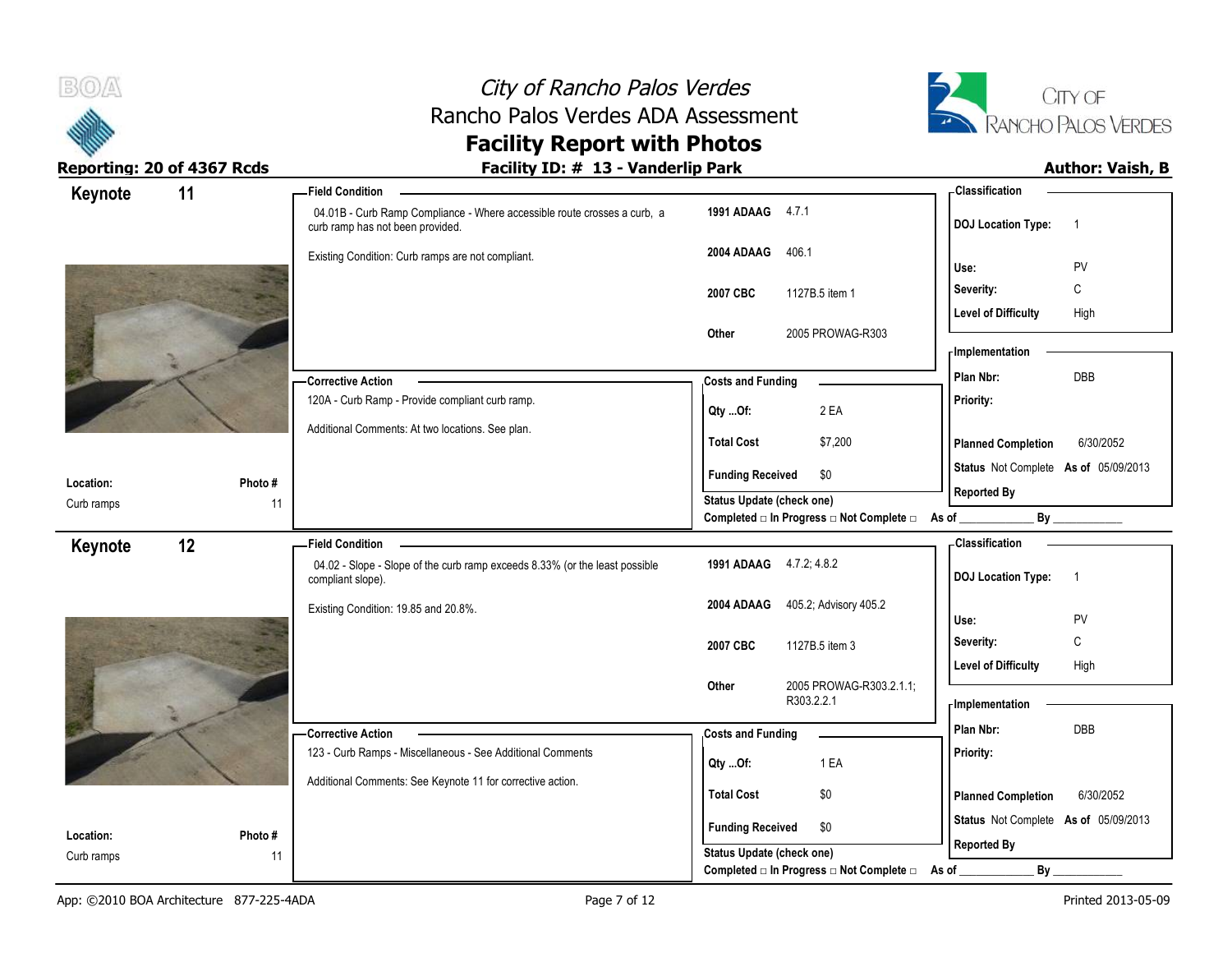



| Keynote                 | 13            | <b>Field Condition</b>                                                                                                          |                                                  | <b>Classification</b>                       |
|-------------------------|---------------|---------------------------------------------------------------------------------------------------------------------------------|--------------------------------------------------|---------------------------------------------|
|                         |               | 04.04 - Counter Slope - The running slopes of the road, gutter or accessible route<br>adjoining the ramp exceed 5%.             | 1991 ADAAG 4.7.2                                 | <b>DOJ Location Type:</b><br>$\overline{1}$ |
|                         |               | Existing Condition: 16.1% and 19.3%.                                                                                            | 2004 ADAAG<br>406.2                              | PV<br>Use:                                  |
|                         |               |                                                                                                                                 |                                                  | C<br>Severity:                              |
|                         |               |                                                                                                                                 | 2007 CBC<br>1127B.5 item 3                       | <b>Level of Difficulty</b><br>High          |
|                         |               |                                                                                                                                 | Other<br>2005 PROWAG-R303.3.5                    |                                             |
|                         |               |                                                                                                                                 |                                                  | - Implementation                            |
|                         |               | -Corrective Action                                                                                                              | <b>Costs and Funding</b>                         | DBB<br>Plan Nbr:                            |
|                         |               | 123 - Curb Ramps - Miscellaneous - See Additional Comments                                                                      |                                                  | Priority:                                   |
|                         |               | Additional Comments: See Keynotes 11 for corrective action.                                                                     | 1 EA<br>Qty Of:                                  |                                             |
|                         |               |                                                                                                                                 | \$0<br><b>Total Cost</b>                         | 6/30/2052<br><b>Planned Completion</b>      |
|                         |               |                                                                                                                                 | <b>Funding Received</b><br>\$0                   | Status Not Complete As of 05/09/2013        |
| Location:<br>Curb ramps | Photo #<br>11 |                                                                                                                                 | Status Update (check one)                        | <b>Reported By</b>                          |
|                         |               |                                                                                                                                 | Completed □ In Progress □ Not Complete □ As of _ | By                                          |
| Keynote                 | 14            | <b>Field Condition</b>                                                                                                          |                                                  | - Classification                            |
|                         |               | 04.07A - Side Flare Slope (10% Max. Requirement) - The flared sides have a<br>slope greater than 10% (measured along the curb). | 1991 ADAAG 4.7.5                                 | <b>DOJ Location Type:</b><br>$\overline{1}$ |
|                         |               | Existing Condition: Side flare slopes at 27.7% to 37.7%.                                                                        | 2004 ADAAG<br>406.3; Fig. 406.3                  |                                             |
|                         |               |                                                                                                                                 |                                                  | PV<br>Use:                                  |
|                         |               |                                                                                                                                 | 2007 CBC<br>1127B.5 item 3                       | C<br>Severity:                              |
|                         |               |                                                                                                                                 | 2005 PROWAG-R303.2.1.4<br>Other                  | High<br><b>Level of Difficulty</b>          |
|                         |               |                                                                                                                                 |                                                  | - Implementation                            |
|                         |               | -Corrective Action                                                                                                              | <b>Costs and Funding</b>                         | Plan Nbr:<br><b>DBB</b>                     |
|                         |               | 123 - Curb Ramps - Miscellaneous - See Additional Comments                                                                      |                                                  | Priority:                                   |
|                         |               | Additional Comments: See Keynote 11 for corrective action.                                                                      | 1 EA<br>Qty Of:                                  |                                             |
|                         |               |                                                                                                                                 | <b>Total Cost</b><br>\$0                         | <b>Planned Completion</b><br>6/30/2052      |
|                         |               |                                                                                                                                 | \$0<br><b>Funding Received</b>                   | Status Not Complete As of 05/09/2013        |
| Location:               | Photo#        |                                                                                                                                 | Status Update (check one)                        | <b>Reported By</b>                          |
| Curb ramps              | 11            |                                                                                                                                 | Completed □ In Progress □ Not Complete □         | By<br>As of                                 |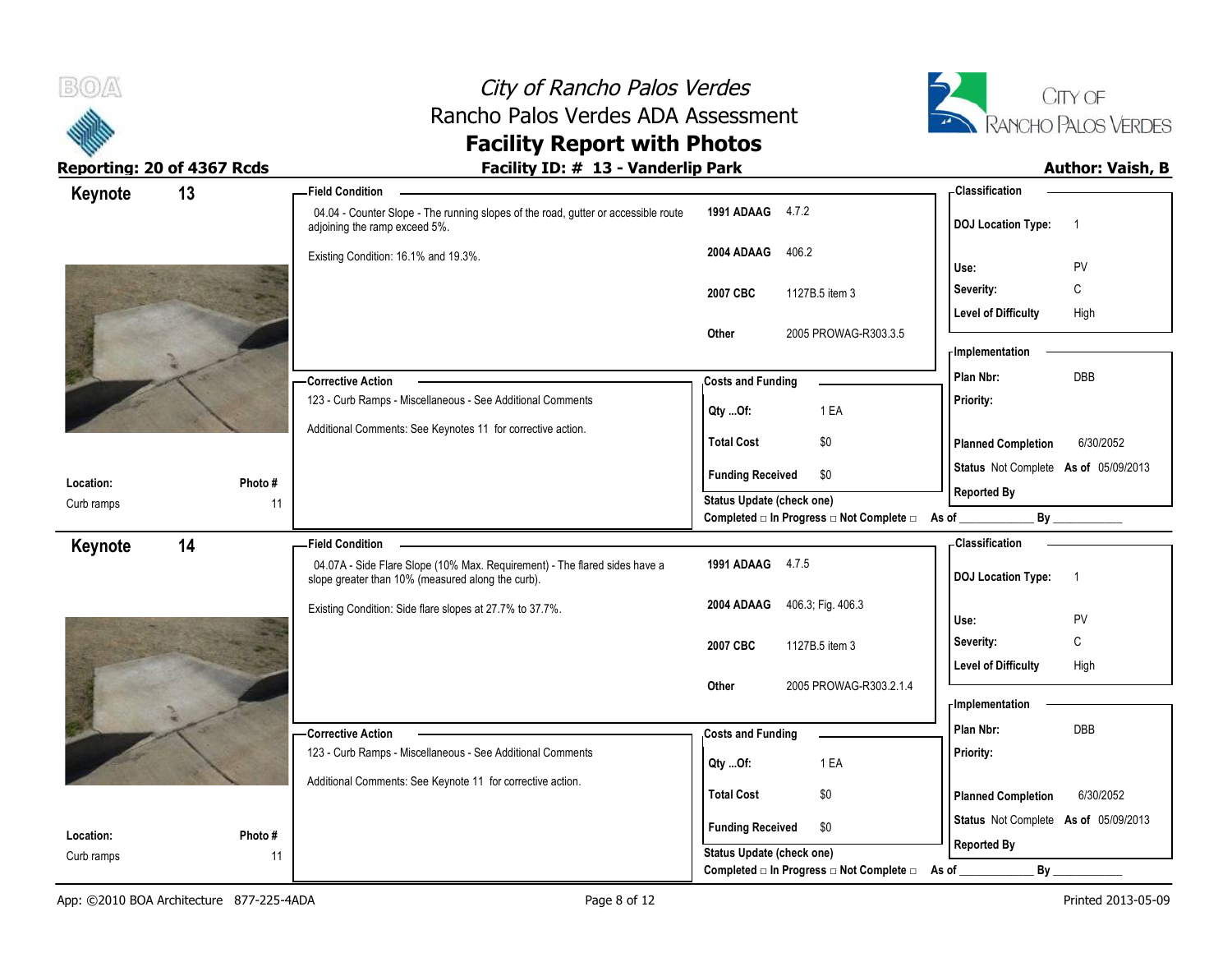



### **Reporting: 20 of 4367 Rcds Facility ID: # 13 - Vanderlip Park Author: Vaish, B**

| Keynote    | 15      | <b>Field Condition</b>                                                                                                                                                                      |                                                                       | <b>Classification</b>                          |
|------------|---------|---------------------------------------------------------------------------------------------------------------------------------------------------------------------------------------------|-----------------------------------------------------------------------|------------------------------------------------|
|            |         | 04.09A - Grooved Border Requirement - Curb ramp does not have a 12" wide<br>grooved border around upper edges of curb ramp and flares to indicate transition<br>from sidewalk to curb ramp. | 1991 ADAAG -                                                          | <b>DOJ</b> Location Type:<br>$\overline{1}$    |
|            |         |                                                                                                                                                                                             | 2004 ADAAG<br>$\sim$                                                  | PV<br>Use:                                     |
|            |         | <b>Existing Condition:</b>                                                                                                                                                                  |                                                                       | C<br>Severity:                                 |
|            |         |                                                                                                                                                                                             | 2007 CBC<br>1127B.5 item 6                                            |                                                |
|            |         |                                                                                                                                                                                             | <b>Other</b>                                                          | <b>Level of Difficulty</b><br>High             |
|            |         |                                                                                                                                                                                             |                                                                       | <b>Implementation</b>                          |
|            |         | -Corrective Action                                                                                                                                                                          |                                                                       | <b>DBB</b><br>Plan Nbr:                        |
|            |         | 123 - Curb Ramps - Miscellaneous - See Additional Comments                                                                                                                                  | <b>Costs and Funding</b>                                              | <b>Priority:</b>                               |
|            |         |                                                                                                                                                                                             | 1 EA<br>Qty Of:                                                       |                                                |
|            |         | Additional Comments: See Keynote 11 for corrective action.                                                                                                                                  | \$0<br><b>Total Cost</b>                                              | <b>Planned Completion</b><br>6/30/2052         |
|            |         |                                                                                                                                                                                             | <b>Funding Received</b><br>\$0                                        | Status Not Complete As of 05/09/2013           |
| Location:  | Photo # |                                                                                                                                                                                             |                                                                       | <b>Reported By</b>                             |
| Curb ramps |         | 11                                                                                                                                                                                          | Status Update (check one)<br>Completed □ In Progress □ Not Complete □ | By<br>As of $\_$                               |
| Keynote    | 16      | <b>Field Condition</b>                                                                                                                                                                      |                                                                       | <b>Classification</b>                          |
|            |         | 04.10 - Detectable Warning Requirement - Regardless of slope, the curb ramp<br>does not have a detectable warning.                                                                          | 1991 ADAAG 4.7.7, 4.29.2                                              | <b>DOJ Location Type:</b><br>$\overline{1}$    |
|            |         | <b>Existing Condition:</b>                                                                                                                                                                  | 2004 ADAAG<br>705.1; Fig. 705.1                                       |                                                |
|            |         |                                                                                                                                                                                             |                                                                       | PV<br>Use:                                     |
|            |         |                                                                                                                                                                                             | 2007 CBC<br>1127B.5 item 7                                            | $\mathtt{C}$<br>Severity:                      |
|            |         |                                                                                                                                                                                             | Other<br>2005 PROWAG-R303.3.2                                         | <b>Level of Difficulty</b><br>Moderate to High |
|            |         |                                                                                                                                                                                             |                                                                       | - Implementation                               |
|            |         |                                                                                                                                                                                             |                                                                       | Plan Nbr:<br><b>DBB</b>                        |
|            |         | -Corrective Action<br>122A - Detectable Warnings - Provide detectable warning surface (i.e. in-line                                                                                         | <b>Costs and Funding</b>                                              | Priority:                                      |
|            |         | truncated domes) extending the full width and lengthof the curb ramp, excluding                                                                                                             | 24 SF<br>Qty Of:                                                      |                                                |
|            |         | the flares.                                                                                                                                                                                 | <b>Total Cost</b><br>\$864                                            | <b>Planned Completion</b><br>6/30/2052         |
|            |         | Additional Comments: At two locations. See plan.                                                                                                                                            |                                                                       | Status Not Complete As of 05/09/2013           |
| Location:  | Photo#  |                                                                                                                                                                                             | <b>Funding Received</b><br>\$0                                        | <b>Reported By</b>                             |
|            |         |                                                                                                                                                                                             |                                                                       |                                                |
| Curb ramps |         | 11                                                                                                                                                                                          | Status Update (check one)<br>Completed □ In Progress □ Not Complete □ | By<br>As of                                    |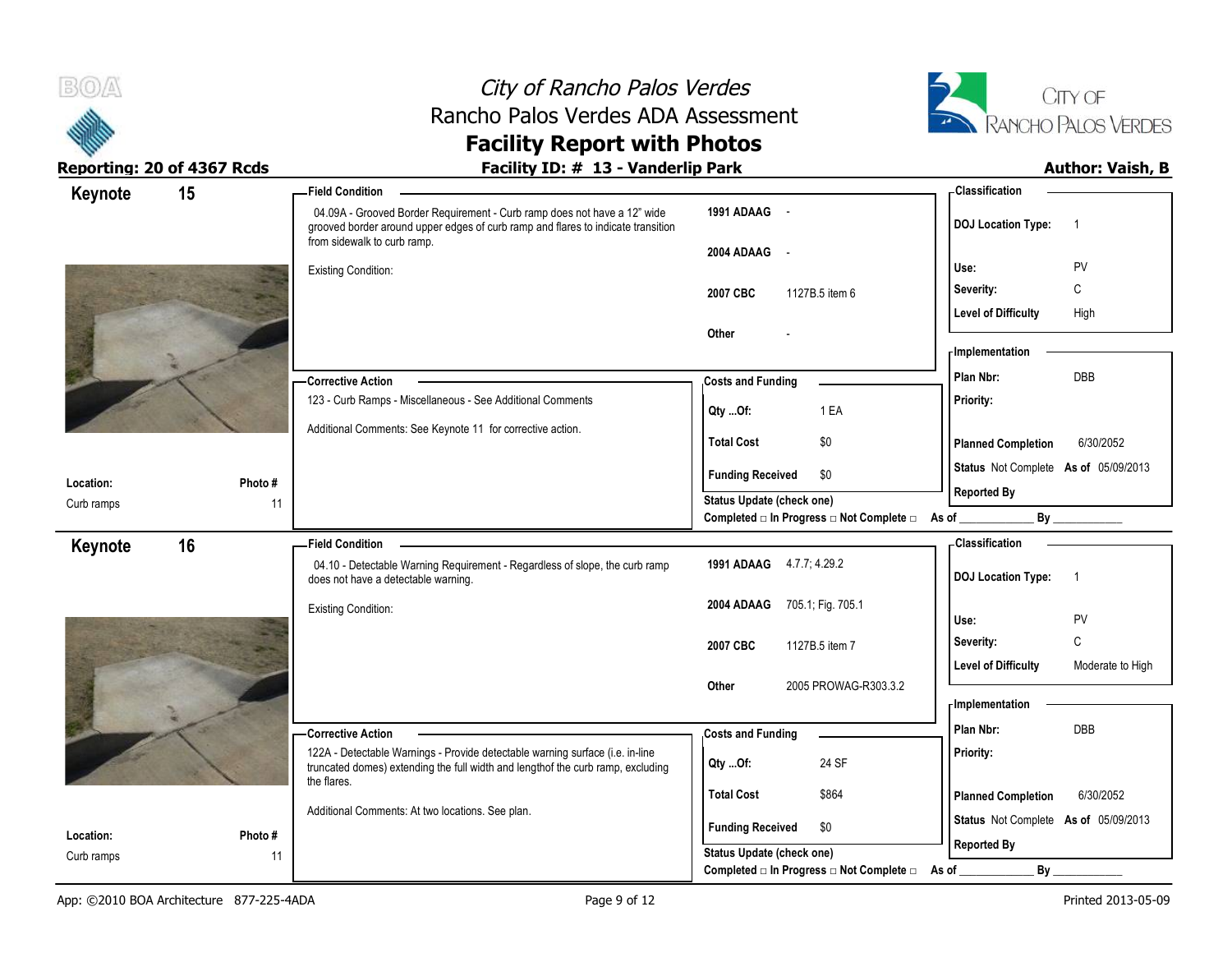



| Keynote                     | 17           | - Field Condition                                                                                                                                                                               |                                                                          | - Classification                            |
|-----------------------------|--------------|-------------------------------------------------------------------------------------------------------------------------------------------------------------------------------------------------|--------------------------------------------------------------------------|---------------------------------------------|
|                             |              | 04.40 - Other - Curb Ramps and Pedestrian Crossings - See Additional<br>Comments                                                                                                                | 1991 ADAAG -                                                             | <b>DOJ Location Type:</b><br>$\overline{1}$ |
|                             |              | Existing Condition: No top landing.                                                                                                                                                             | 2004 ADAAG<br>$\sim$ $\sim$                                              | Use:<br>PV                                  |
|                             |              |                                                                                                                                                                                                 | 2007 CBC                                                                 | C<br>Severity:                              |
|                             |              |                                                                                                                                                                                                 |                                                                          | <b>Level of Difficulty</b><br>High          |
|                             |              |                                                                                                                                                                                                 | Other                                                                    |                                             |
|                             |              |                                                                                                                                                                                                 |                                                                          | - Implementation                            |
|                             |              | - Corrective Action                                                                                                                                                                             | <b>Costs and Funding</b>                                                 | DBB<br>Plan Nbr:                            |
|                             |              | 008 - Concrete Landing - Remove non-compliant pavement and replace with new<br>concrete. The landing slope shall not exceed 2% in any direction.                                                | 32 SF<br>QtyOf:                                                          | Priority:                                   |
|                             |              | Additional Comments: At two locations.                                                                                                                                                          | \$614<br><b>Total Cost</b>                                               | <b>Planned Completion</b><br>6/30/2052      |
| Location:                   | Photo#       |                                                                                                                                                                                                 | <b>Funding Received</b><br>\$0                                           | Status Not Complete As of 05/09/2013        |
| Curb ramps                  | 11           |                                                                                                                                                                                                 | Status Update (check one)                                                | <b>Reported By</b>                          |
|                             |              |                                                                                                                                                                                                 | Completed $\square$ In Progress $\square$ Not Complete $\square$ As of _ |                                             |
| Keynote                     | 18           | <b>Field Condition</b>                                                                                                                                                                          |                                                                          | - Classification                            |
|                             |              | 30.04 - Accessible Route - Facilities Connected - Accessible routes of travel do<br>not connect all accessible buildings, facilities, elements and spaces on the same<br>site with one another. | <b>1991 ADAAG</b> 4.1.2(2)(a)                                            | <b>DOJ Location Type:</b><br>$\overline{1}$ |
|                             |              |                                                                                                                                                                                                 | 206.2.2; Advisory 206.2.2<br>2004 ADAAG                                  |                                             |
|                             |              | Existing Condition: No accessible POT to bench.                                                                                                                                                 |                                                                          | PV<br>Use:<br>C<br>Severity:                |
|                             |              |                                                                                                                                                                                                 | 2007 CBC<br>1114B.1.2; 1127B.1                                           | <b>Level of Difficulty</b><br>High          |
|                             |              |                                                                                                                                                                                                 | Other                                                                    |                                             |
|                             |              |                                                                                                                                                                                                 |                                                                          | <b>Implementation</b>                       |
|                             |              | <b>Corrective Action</b>                                                                                                                                                                        | <b>Costs and Funding</b>                                                 | Plan Nbr:<br>DBB                            |
|                             |              | 015A - Decomposed Granite Pathway - New decomposed granite pathway. The<br>walkway slope shall not exceed 5% along the POT and cross slope shall not                                            | 100 SF<br>Qty Of:                                                        | Priority:                                   |
|                             |              | exceed 2%.                                                                                                                                                                                      |                                                                          |                                             |
|                             |              |                                                                                                                                                                                                 | <b>Total Cost</b><br>\$720                                               | <b>Planned Completion</b><br>6/30/2052      |
|                             |              | <b>Additional Comments:</b>                                                                                                                                                                     |                                                                          | Status Not Complete As of 05/09/2013        |
| Location:<br><b>Benches</b> | Photo#<br>18 |                                                                                                                                                                                                 | <b>Funding Received</b><br>\$0<br>Status Update (check one)              | <b>Reported By</b>                          |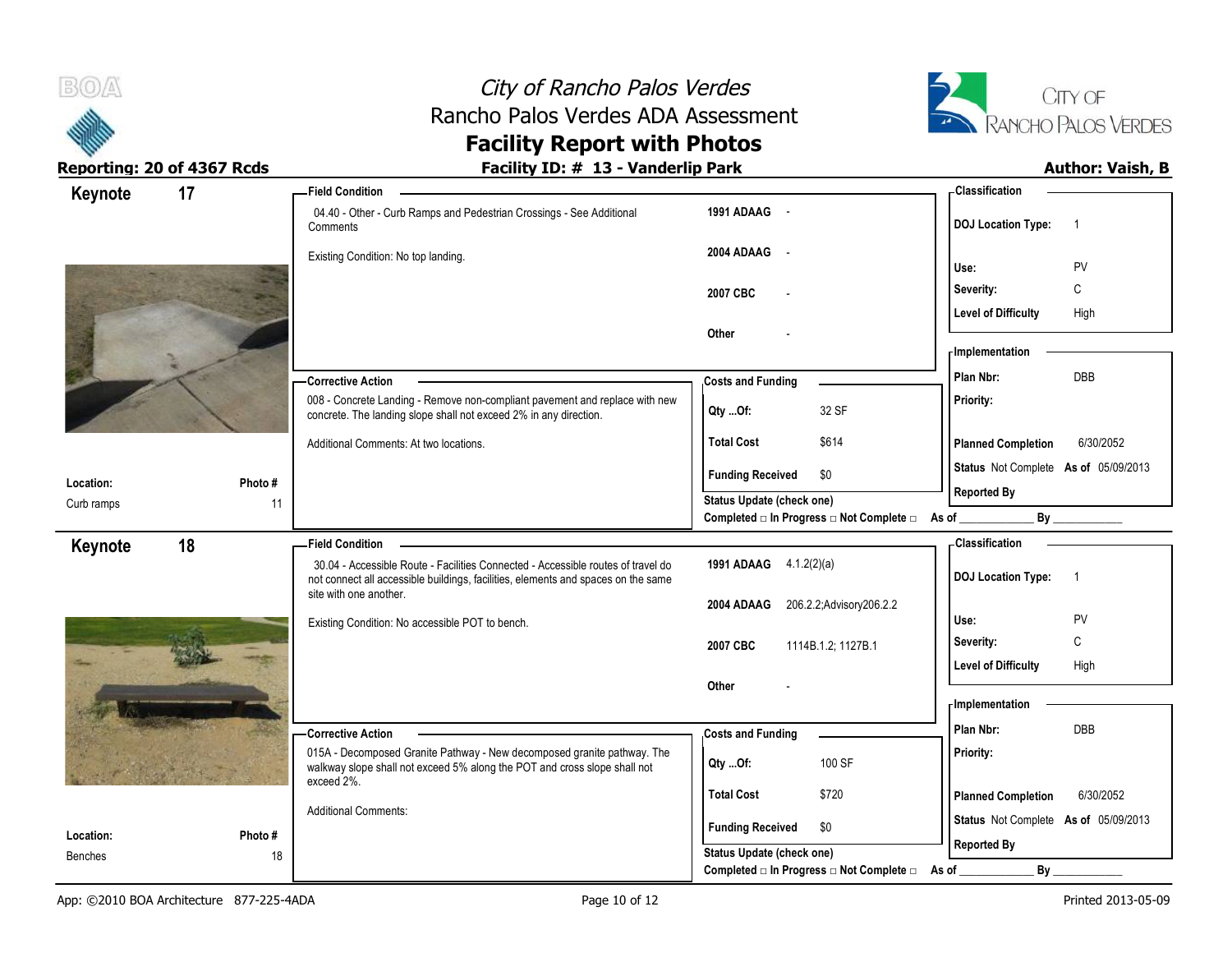



| Keynote              | 19            | -Field Condition                                                                                                                                        |                           |                                          | - Classification                                                                                                                                                                                                                     |           |
|----------------------|---------------|---------------------------------------------------------------------------------------------------------------------------------------------------------|---------------------------|------------------------------------------|--------------------------------------------------------------------------------------------------------------------------------------------------------------------------------------------------------------------------------------|-----------|
|                      |               | 30.19 - Fixed Bench Height - The height of the front edge of the seating surface is<br>not between 17" and 19" above the adjacent grade or floor space. | 1991 ADAAG -              |                                          | <b>DOJ Location Type:</b>                                                                                                                                                                                                            |           |
|                      |               | Existing Condition: Bench height varies from 12" to 17".                                                                                                | 2004 ADAAG                | 903.5                                    | Use:                                                                                                                                                                                                                                 | PV        |
|                      |               |                                                                                                                                                         | 2007 CBC                  | $\overline{\phantom{a}}$                 | Severity:                                                                                                                                                                                                                            | C         |
|                      |               |                                                                                                                                                         | Other                     | 1999 ADAAG-16.12.3                       | <b>Level of Difficulty</b><br>- Implementation                                                                                                                                                                                       | Moderate  |
|                      |               | - Corrective Action                                                                                                                                     | <b>Costs and Funding</b>  |                                          | Plan Nbr:                                                                                                                                                                                                                            | DBB       |
|                      |               | 027 - Site Work - Miscellaneous - See Additional Comments                                                                                               | Qty Of:                   | 1 EA                                     | Priority:                                                                                                                                                                                                                            |           |
|                      |               | Additional Comments: Provide compliant bench with clear WC seating space.                                                                               | <b>Total Cost</b>         | \$600                                    | <b>Planned Completion</b>                                                                                                                                                                                                            | 6/30/2052 |
|                      |               |                                                                                                                                                         | <b>Funding Received</b>   | \$0                                      | Status Not Complete As of 05/09/2013                                                                                                                                                                                                 |           |
| Location:<br>Benches | Photo #<br>18 |                                                                                                                                                         | Status Update (check one) |                                          | <b>Reported By</b>                                                                                                                                                                                                                   |           |
|                      |               |                                                                                                                                                         |                           | Completed □ In Progress □ Not Complete □ | Bv<br>As of the contract of the contract of the contract of the contract of the contract of the contract of the contract of the contract of the contract of the contract of the contract of the contract of the contract of the cont |           |